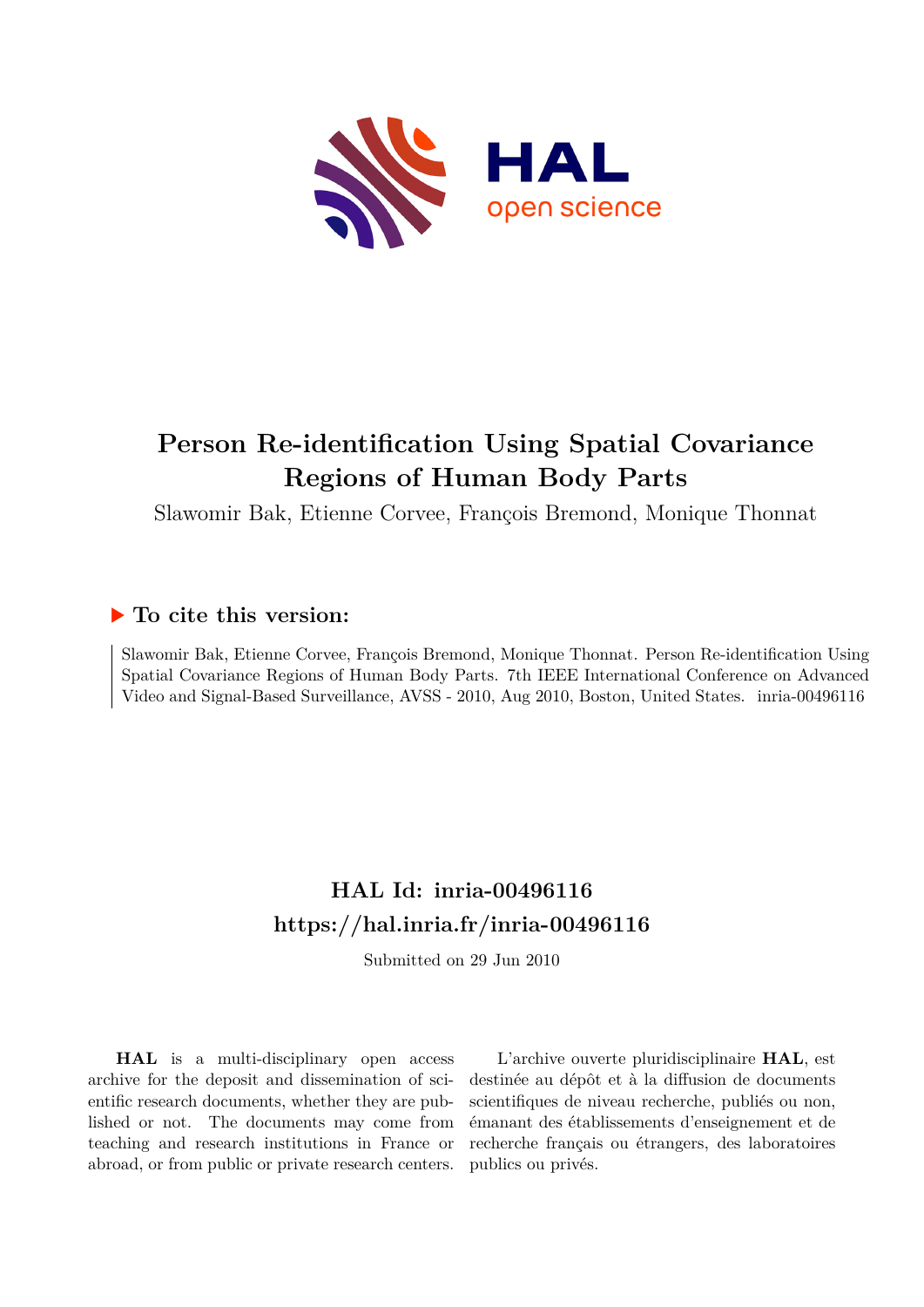# <span id="page-1-1"></span>Person Re-identification Using Spatial Covariance Regions of Human Body Parts

Sławomir Bąk, Etienne Corvee, Francois Brémond, Monique Thonnat INRIA Sophia Antipolis, PULSAR group 2004, route des Lucioles, BP93 06902 Sophia Antipolis Cedex - France

firstname.surname@sophia.inria.fr

#### Abstract

*In many surveillance systems there is a requirement to determine whether a given person of interest has already been observed over a network of cameras. This is the person re-identification problem. The human appearance obtained in one camera is usually different from the ones obtained in another camera. In order to re-identify people the human signature should handle difference in illumination, pose and camera parameters. We propose a new appearance model based on spatial covariance regions extracted from human body parts. The new spatial pyramid scheme is applied to capture the correlation between human body parts in order to obtain a discriminative human signature. The human body parts are automatically detected using Histograms of Oriented Gradients (HOG). The method is evaluated using benchmark video sequences from i-LIDS Multiple-Camera Tracking Scenario data set. The re-identification performance is presented using the cumulative matching characteristic (CMC) curve. Finally, we show that the proposed approach outperforms state of the art methods.*

# 1. Introduction

Detection and tracking of moving objects constitute the main problem of video surveillance applications. The number of targets and occlusions produce ambiguity which introduces a requirement for reacquiring objects which have been lost during tracking. However, the ultimate goal of any surveillance system is not to track and reacquire targets, but to understand the scene and to determine whether a given person of interest has already been observed over a network of cameras. This issue is called the person re-identification problem.

Person re-identification presents a number of challenges beyond tracking and object detection. The overall appearance of an individual as well as biometrics (*e.g*. face or gait) are used to differentiate individuals. In this work we consider appearance-based approach which build a specific human signature model to re-identify a given individual. This model has to handle differences in illumination, pose and camera parameters. In our approach a human detection algorithm is used to find out people in video sequences. Then, we generate a human signature using the image of the individual. The signature has to be based on discriminative features to allow browsing the most similar signatures over a network of cameras to determine where the person of interest has been observed. It can be achieved by signature matching which has to handle differences in illumination, pose and camera parameters.

The human signature computation is the main subject of this paper. We develop a person re-identification approach using spatial covariance regions of human body parts. The body parts detector based on Histogram of Oriented Gradients (HOG) is applied to establish the correspondence between body parts. Then, we offer the covariance descriptor to find out the similarity between corresponding body parts. Finally, we take an advantage of the idea of spatial pyramid matching to design a new dissimilarity measure between human signatures. This dissimilarity measure is able to capture the correlation between body parts.

The outline of the paper is the following. Related work is presented in Section [2.](#page-1-0) Section [3](#page-2-0) describes the overview of the approach. Signature generation is presented in Section [4.](#page-3-0) Section [5](#page-5-0) describes experimental results and Section [6](#page-6-0) contains some concluding remarks and future work.

# <span id="page-1-0"></span>2. Related work

Several approaches have been developed where invariant appearance model represents the signature of a human. If the system considers only a frontal viewpoint then the triangular graph model [\[4\]](#page-6-1) or shape and appearance context model [\[18\]](#page-6-2) can be used. Otherwise, if multiple overlapping cameras are available, it is possible to build a panoramic appearance map [\[3\]](#page-6-3). In [\[9\]](#page-6-4) the authors build a model based on interest-point descriptors using views from different cam-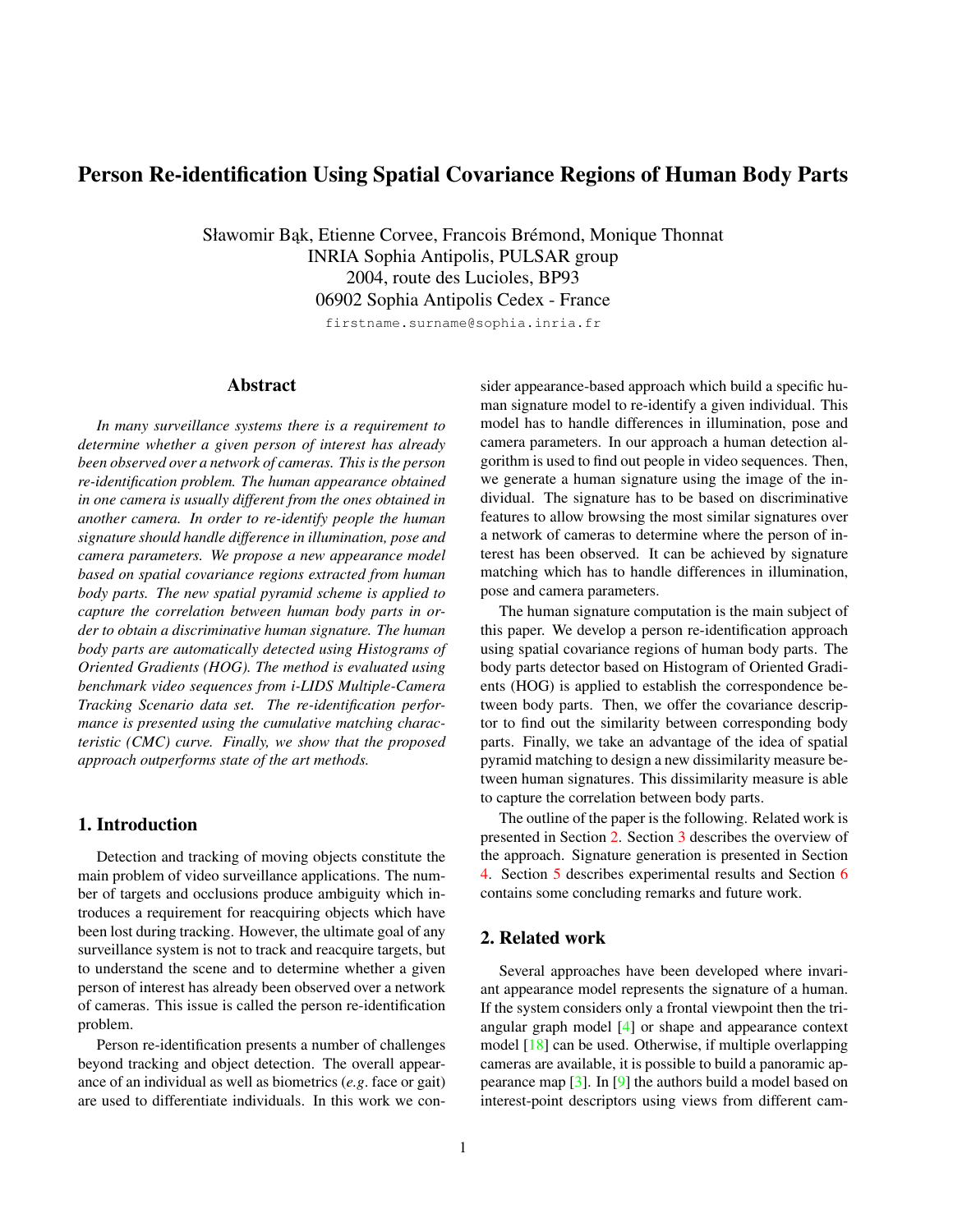<span id="page-2-3"></span>eras. Unfortunately, under challenging conditions where the views from different cameras are not given a priori, a local descriptor matching approach performs poorly [\[4\]](#page-6-1). In [\[14\]](#page-6-5), the clothing color histograms taken over the head, shirt and pants regions together with the approximated height of the person have been used as the discriminative feature. Recently, the ensemble of localized features  $(ELF)$  [\[8\]](#page-6-6) has been proposed. Instead of designing a specific feature for characterizing people appearance, a machine learning algorithm constructs a model that provides maximum discriminability by filtering a set of simple features.

Also other more complicated template methods seem promising but they are very expensive in both memory and computation cost [\[15\]](#page-6-7). Subspace methods together with manifolds are used to model pose and viewpoint changes. However, in [\[12\]](#page-6-8) the full subspace of nonrigid objects approximated by nonlinear appearance manifold becomes too large to represent a human signature accurately. Thus we propose to study efficient features which are also reliable to build human signature under different camera viewpoints.

# <span id="page-2-0"></span>3. Overview of the approach

In this paper we develop a person re-identification approach which uses covariance matrices. For establishing spatial correspondences between individuals we use human detector and human body parts detector (see Section [3.1\)](#page-2-1). The invariant signatures for comparing different regions are generated by combining color and structural information. The color information is captured by covariance descriptors based on colors channels and their gradients. Invariance to differences in ambient illumination is achieved by color normalization (see Section [4.1\)](#page-3-1). The structural information is represented by body parts. Moreover, the spatial information is also employed by using spatial pyramid matching (see Section [4.3\)](#page-4-0) in the two-dimensional image space of the region of interest.

We now describe the human detection algorithm and the human body parts detection approach. Both approaches are based on Histogram of Oriented Gradients (HOG) descriptor.

#### 3.1. Human and body parts detector

We use a Histogram of Oriented Gradient (HOG) based technique to automatically detect humans in different scenes before their visual signatures are extracted for re-identification purposes. Our HOG technique is adapted from the face detection technique [\[1\]](#page-6-9) to detect human silhouette. The detection algorithm extracts histograms of gradient orientation, using a Sobel convolution kernel, in a multi-resolution framework. The technique was originally designed to detect faces using the assumption that facial features remain approximatively at the same location. A set

<span id="page-2-2"></span>

Figure 1. Mean human image with corresponding edge magnitudes and the 15 most dominant cells. From the left: the first image shows the mean human image calculated over all positive samples in the database; the second image shows the corresponding mean edge magnitude response; the third image shows this later image superposed with the 15 most dominant cells of size  $8 \times 8$  pixels.



Figure 2. Examples of detected people.

<span id="page-2-1"></span>of 9 non-overlapping square cells (*e.g*. the right eye is located in the top left corner of a square window) were used to represent a face. However, location of human silhouette features do not remain constant in template with the varying poses (*e.g*. knees are constantly changing position when walking; a shoulder changes position from walking to slightly bending when pushing a trolley).

The modified algorithm detects humans using 15 cells located at specific locations around the human silhouette as shown in Figure [1.](#page-2-2) The system is trained using 10,000 positive and 20, 000 negative image samples from the NICTA database [\[13\]](#page-6-10). Edge orientations were sampled into 8 bins of HOG. Figure [2](#page-2-1) shows an example of several detected persons in dynamically occluded scenario.

In order to compute visual signatures of particular body parts of a person, we have applied our people detector to body parts detectors. A body part detector is the same HOG detector described above for people detection but trained on various areas of a person. We have trained 5 body parts: the top, the torso, legs, the left arm and the right arm. Their detected positions in a detected person allow us to extract covariance matrices in their corresponding locations (see Figure [3\)](#page-3-2).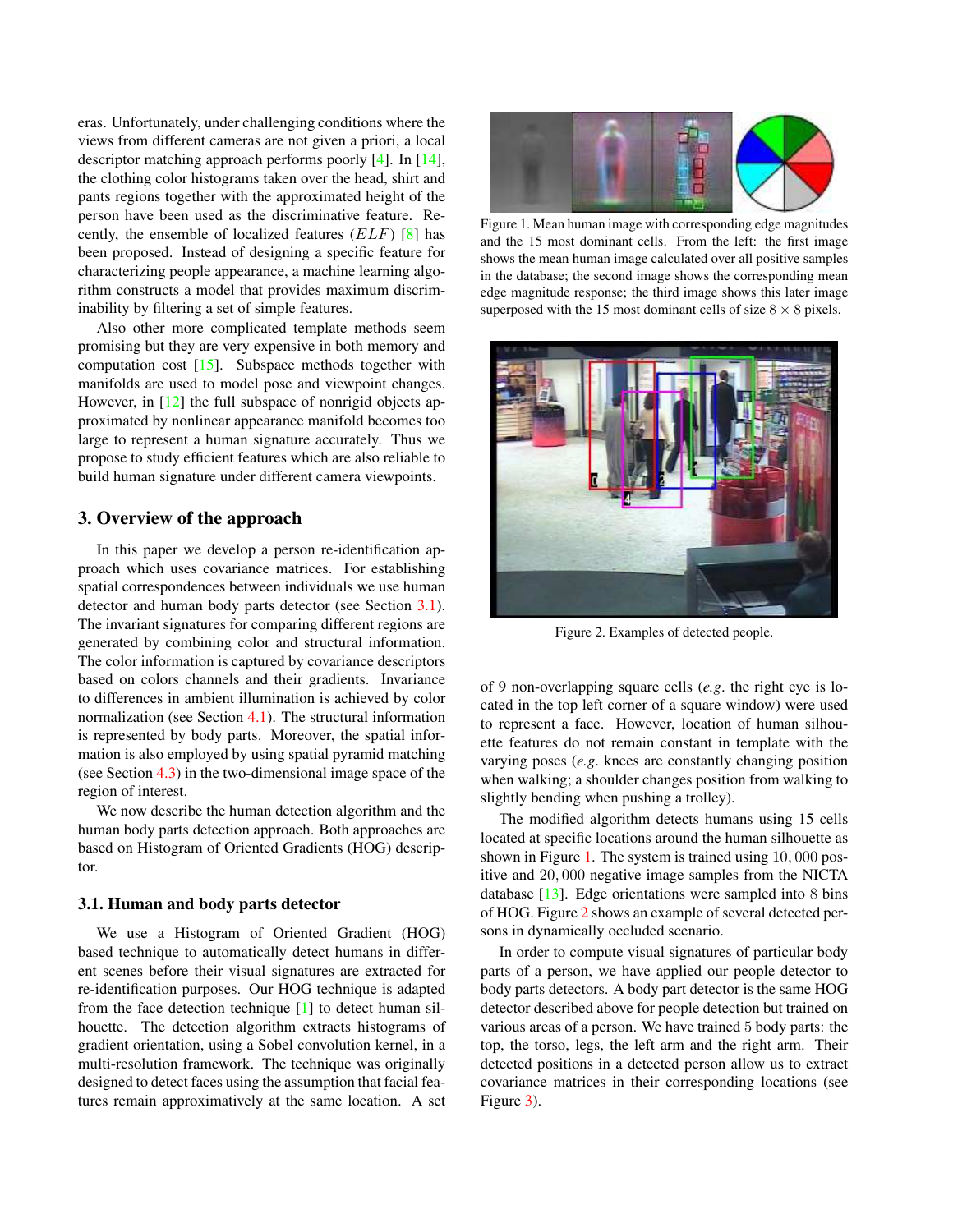<span id="page-3-5"></span>

Figure 3. Illustration of the human and body parts detection results. Detections are indicated by 2D bounding boxes. Colors correspond to different body parts: the full body (yellow), the top (dark blue), the torso (green), legs (violet), the left arm (light blue) and the right arm (red).

#### <span id="page-3-2"></span><span id="page-3-0"></span>4. Signature computation

In this section we propose a scheme to generate the human signature. The human and body parts detector returns six regions of interest corresponding to body parts: the full body, the top, the torso, legs, the left arm and the right arm. The top part is composed of the torso and the head (see Figure [3\)](#page-3-2).

Once the body parts are detected, the next step is to handle color dissimilarities caused by camera and illumination differences. Thus, we applied a color normalization technique called histogram equalization (see Section [4.1\)](#page-3-1). Then, on such normalized image, the covariance regions (see Section [4.2\)](#page-3-3) of body parts are computed to generate a human signature. Furthermore, the dissimilarities between these regions corresponding to different images are combined using an idea derived from the spatial pyramid match kernels (see Section [4.3\)](#page-4-0). The following sections describe in detail the aforementioned steps.

# <span id="page-3-1"></span>4.1. Color normalization

One of the most challenging problem using the color as a feature is that images of the same object acquired under different cameras show color dissimilarities. Even identical cameras which have the same optical properties and are working under the same lighting conditions may not match in their color responses. Hence, color normalization procedure has been carried out in order to obtain invariant signature. We use a technique called histogram equalization [\[10\]](#page-6-11). This technique is based on the assumption that the rank ordering of sensor responses is preserved across a change in imaging conditions (lighting or device). Histogram equalisation is an image enhancement technique originally developed for a single channel image. The aim was to increase the overall contrast in the image by brighting dark areas of



(a) original (b) original (c) normalized (d) normalized

<span id="page-3-4"></span>Figure 4. The first two columns show original images of the same person captured from different cameras in different environments. The last two columns show these images after histogram equalization.

an image, increasing the detail in those regions. Histogram equalisation achieves this aim by stretching range of histogram to be as close as possible to an uniform histogram. The approach is based on the idea that amongst all possible histograms, an uniformly distributed histogram has maximum entropy [\[5\]](#page-6-12). Maximizing the entropy of a distribution we maximize its information and thus histogram equalization maximizes the information content of the output image. We apply the histogram equalization to each of the color channels (RGB) to maximize the entropy in each of those channels and obtain the invariant image. Figure [4](#page-3-4) illustrates the effect of applying the histogram equalization technique to images of the same individual captured by different cameras. These images highlight the fact that a change in illumination leads to a significant change in the colors captured by the camera. The last two columns show result images after applying histogram equalization procedure. It is clear that the resulting images are much more similar than the two original images.

## <span id="page-3-3"></span>4.2. Covariance Regions

Once color has been normalized, the covariance descriptor is applied to the regions corresponding to detected body parts. In this section we present an overview of this co-variance descriptor [\[16\]](#page-6-13) and its specialization to our reidentification problem.

Let  $I$  be an image. The method can be generalized to any type of image such as a one dimensional intensity image, three channel color image or even other types of images, *e.g.* infrared. Let F be the  $W \times H \times d$  dimensional feature image extracted from I

$$
F(x, y) = \phi(I, x, y)
$$
 (1)

where the function  $\phi$  can be any mapping such as color,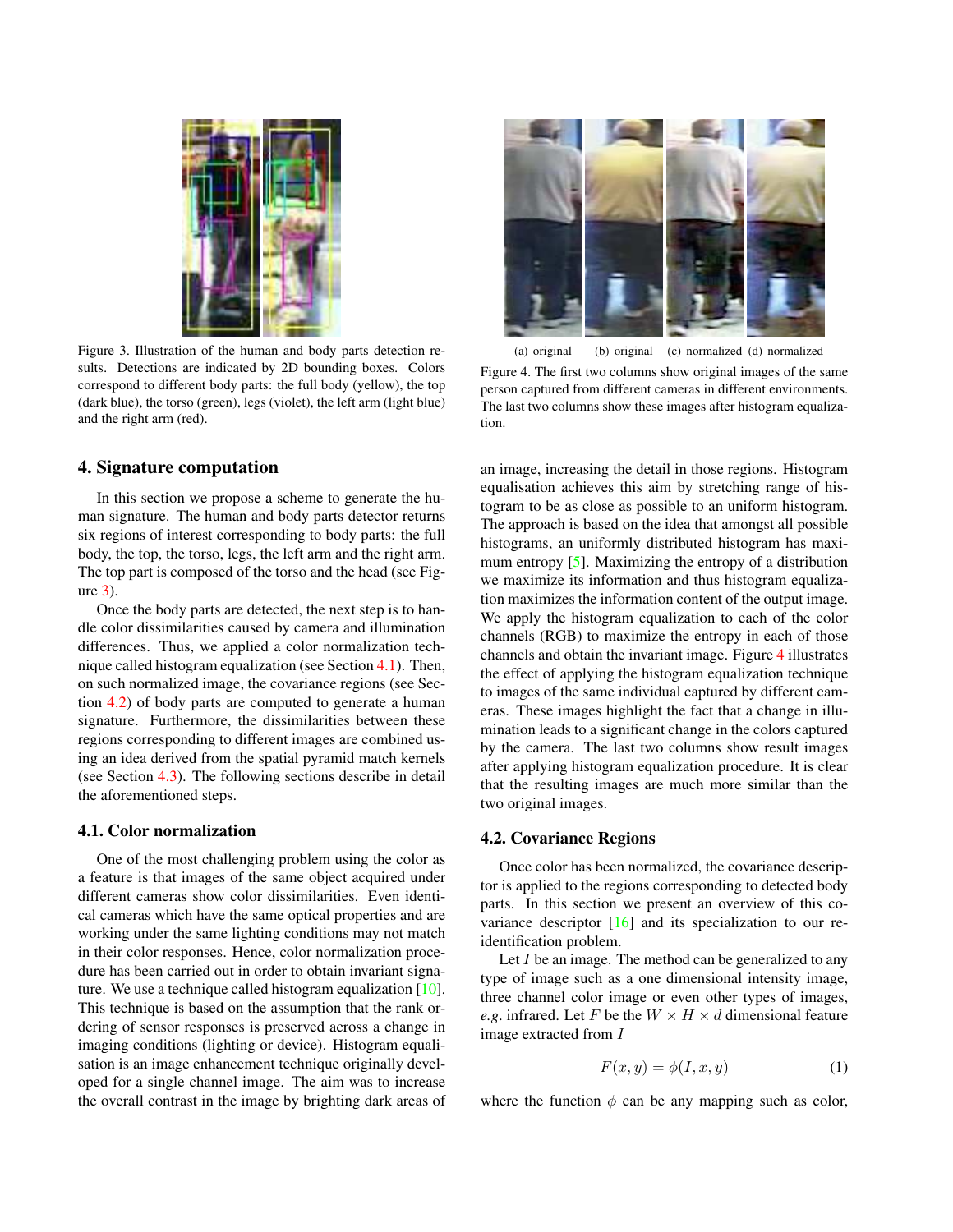<span id="page-4-2"></span>intensity, gradients, filter responses, *etc*. For a given rectangular region  $R \subset F$ , let  $\{f_k\}_{k=1...n}$  be the *d*-dimensional feature points inside  $R$ . The region  $R$  is represented with the  $d \times d$  covariance matrix of the feature points

$$
C_R = \frac{1}{n-1} \sum_{k=1}^{n} (f_k - \mu)(f_k - \mu)^T
$$
 (2)

where  $\mu$  is the mean of the points.

In our approach we define the mapping  $\phi(I, x, y)$  as

$$
\left[x, y, R_{xy}, G_{xy}, B_{xy}, \|\nabla_{xy}^R\|, \theta_{xy}^R, , \|\nabla_{xy}^G\|, \theta_{xy}^G, , \|\nabla_{xy}^B\|, \theta_{xy}^B\right]
$$
\n(3)

where x and y are pixel location,  $R_{xy}$ ,  $G_{xy}$ ,  $B_{xy}$  are RGB channel values and  $\nabla$  and  $\theta$  corresponds to gradient magnitude and orientation in each channel, respectively.

The input image region is mapped to  $d = 11$  dimensional feature image. The covariance region descriptor is represented by an  $11 \times 11$  matrix. We assume that the covariance of a distribution inside the region of interest is enough to discriminate it from other distributions. The descriptor encodes information of the variances of the defined features inside the region, their correlations with each other and spatial layout.

Concerning time consumption, there is an efficient way to compute covariance descriptors using integral images based on an idea proposed by [\[17\]](#page-6-14) and applied to covariance matrices in  $[16]$ . Thus, there is an efficient way to compute a large number of covariance descriptors corresponding to subregions of the image of interest.

#### 4.2.1 Covariance matrix distance

The covariance matrices are not in Euclidean space. Hence, we use the distance definition proposed by [\[2\]](#page-6-15) to compute the dissimilarity between regions. This dissimilarity of two covariance matrices is defined as

$$
\rho(C_i, C_j) = \sqrt{\sum_{k=1}^d \ln^2 \lambda_k(C_i, C_j)}
$$
\n(4)

where  $\lambda_k(C_i, C_j)_{k=1...d}$  are the generalized eigenvalues of  $C_i$  and  $C_j$ , determined by

$$
\lambda_k C_i x_k - C_j x_k = 0, \quad k = 1 \dots d \tag{5}
$$

and  $x_k \neq 0$  are the generalized eigenvectors.

# <span id="page-4-0"></span>4.3. Spatial Pyramid Matching

This section describes how the human signature is computed and how the dissimilarity between two signatures is obtained. First, we introduce the notion of pyramid matching kernel. Then, the signature levels are described. Finally,

the dissimilarity functions between two signatures at each level are defined.

The original formulation of pyramid matching has been proposed in [\[6\]](#page-6-16). The pyramid matching allows for precise matching of two collections of features in a high dimensional appearance space. Nevertheless, it discards all spatial information. Hence, in [\[11\]](#page-6-17) an orthogonal approach (pyramid matching in the two-dimennsional image space) has been proposed. Let us assume that  $X$  and  $Y$  are two sets of vectors in a d-dimensional feature space. The pyramid matching finds an approximate correspondence between these two sets. First, a sequence of grids at resolutions  $0, \ldots, L$  is constructed. The grid at level *l* has  $2^l$  cells. Then, the number of matches that occur at each level of resolution are combined using weighted sums. Matches found at finer resolutions are weighted more highly than matches found at coarser resolutions. The pyramid match kernel is defined as

$$
\kappa^{L}(X,Y) = \mathcal{I}^{L} + \sum_{l=0}^{L-1} \frac{1}{2^{L-l}} (\mathcal{I}^{l} - \mathcal{I}^{l+1})
$$
 (6)

<span id="page-4-1"></span>
$$
=\frac{1}{2^L}\mathcal{I}^0+\sum_{l=1}^L\frac{1}{2^{L-l+1}}\mathcal{I}^l
$$
 (7)

where  $\mathcal{I}^l$  is the matching function on level l (in original formulation the matching function was represented by histogram intersection).

In our approach the matching function is based on a similarity defined using the covariance matrix distance. In Figure [5](#page-5-1) grid levels are presented. Level 0 corresponds to full body part region. Level 1 is represented by a set of remaining body parts. Finally, level 2 is described by grid cells inside the regions of interest. The human signature is represented by the set of covariance matrices computed at all levels.

The matching function at level 0 is defined as

$$
\mathcal{I}^0 = \frac{1}{\rho(C_i, C_j)}\tag{8}
$$

where  $C_i$  and  $C_j$  are a covariance matrices computed on regions corresponding to full body part of individual  $i$  and individual  $j$ , respectively.

Concerning following levels, we define the matching function as

$$
\mathcal{I}^l = \frac{1}{\mathcal{D}^l} \tag{9}
$$

where  $\mathcal{D}^l$  is a dissimilarity function at level l between two sets of covariance matrices  $\mathfrak{C}^i$  and  $\mathfrak{C}^j$  computed inside regions of interest. Let us assume that  $\mathcal{M}_z$  is the set of z largest  $\rho$  distances between corresponding covariance matrices. Then, the dissimilarity functions is defined as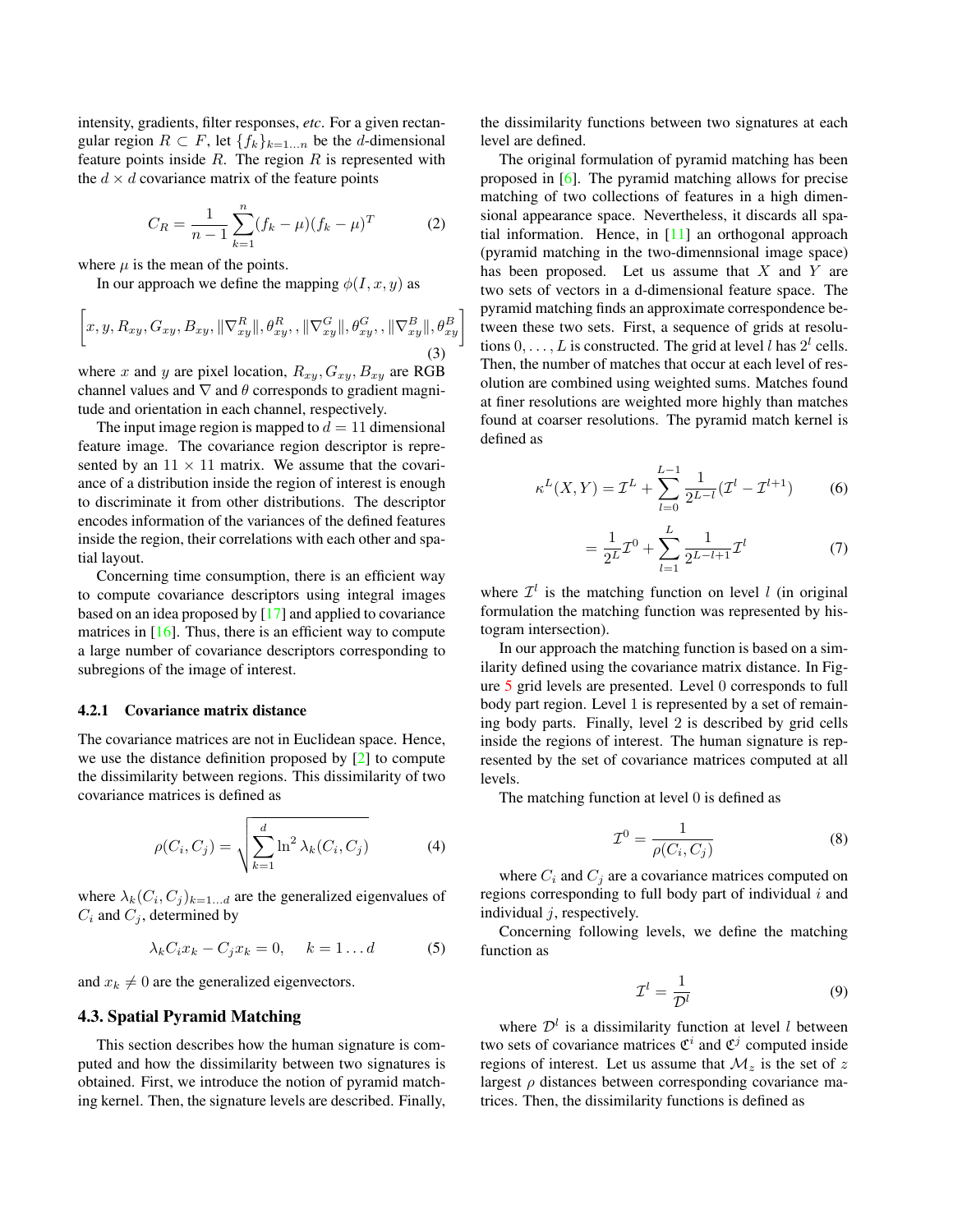<span id="page-5-3"></span>

<span id="page-5-1"></span>Figure 5. Example of constructing a three-level pyramid. Level 0 corresponds to the full body part. Level 1 and level 2 correspond to the rest of detected body parts and grids inside body parts, respectively. Finally, we weight each level according to eq.  $(7)$ .

$$
\mathcal{D}^{l} = \frac{\sum_{k=1}^{n(l)} \rho(C_k^i, C_k^j) - \sum_{m \in \mathcal{M}_z} \rho_m}{n(l) - z}
$$
(10)

where i and j correspond to individuals and  $n(l)$  is the number of compared covariance matrices. The introduction of  $\mathcal{M}_z$  increases robustness towards outliers coming from possible occlusions. In evaluation we set  $z = \frac{n(l)}{2}$  $rac{(t)}{2}$ .

Finally, the dissimilarity between two signatures extracted from images  $I_i$  and  $I_j$ , is defined as

$$
\mathfrak{D}(I_i, I_j) = \kappa^L(I_i, I_j). \tag{11}
$$

### <span id="page-5-0"></span>5. Experimental results

In this section the evaluation of our approach is presented. Given a single human signature, the chance of choosing the correct match is inversely proportional to the number of considered signatures. Hence, we believe the cumulative matching characteristic (CMC) curve is a proper performance evaluation metric [\[7\]](#page-6-18).

The experiments are performed on images from 2008 i-LIDS Multiple-Camera Tracking Scenario (MCTS) data set with multiple camera views. The evaluation data set contains 476 images with 119 individuals automatically extracted by [\[19\]](#page-6-19). This data set is very challenging since there is a lot of occlusions and often only top part of the person is presented.

We follow the scheme of evaluation presented in [\[19\]](#page-6-19). It allows us to be the most comparable with published results. First, one image for each person was randomly selected as the database image. Then, the rest was used as query im-



<span id="page-5-2"></span>Figure 6. Cumulative matching characteristic (CMC) curves obtained on i-LIDS data set. Our descriptor, noted as Spatial Covariance Regions (SCR) outperforms state of the art methods evaluated in [\[19\]](#page-6-19). The methods: Appearance Context model and Shape and Appearance Context model has been proposed in [\[18\]](#page-6-2).

ages. This procedure was repeated 10 times and the average performances are presented in Figure [6.](#page-5-2)

Three descriptors for the person re-identification problem has been evaluated in [\[19\]](#page-6-19). One is the simple color histogram using 16 bins. Remaining two are the appearance context model [\[18\]](#page-6-2) and the shape and appearance context model [\[18\]](#page-6-2). These three descriptors were evaluated in two ways: with and without group context information. Group context information stand for the information about the people around the individual. This information reduces the ambiguity in person re-identification problem (see details in [\[19\]](#page-6-19)).

Descriptors which used only an image of individual (no group context information) are noted as circle-doted lines. The rest (rectangle-doted lines) took advantage of group context information. The evaluation results obtained in [\[19\]](#page-6-19) are presented in Figure [6](#page-5-2) together with our performance. It is worth of noting that our approach was evaluated on images which contain only one person of interest (without group context information). We can see that our descriptor (noted as Spatial Covariance Regions, SCR) outperforms all descriptors presented in [\[19\]](#page-6-19).

SCR outperforms significantly all descriptors without group context information. The best performance reported in [\[19\]](#page-6-19) is that approximately 21% of the queries achieved a top ranking true match. SCR matching rate for top rank is around 32%. Moreover, descriptors which have used context information also performed worse than our SCR. The best rate for these descriptors is approximately 25% which is still less than our 32%.

It is worth of noting that the performance is not very high